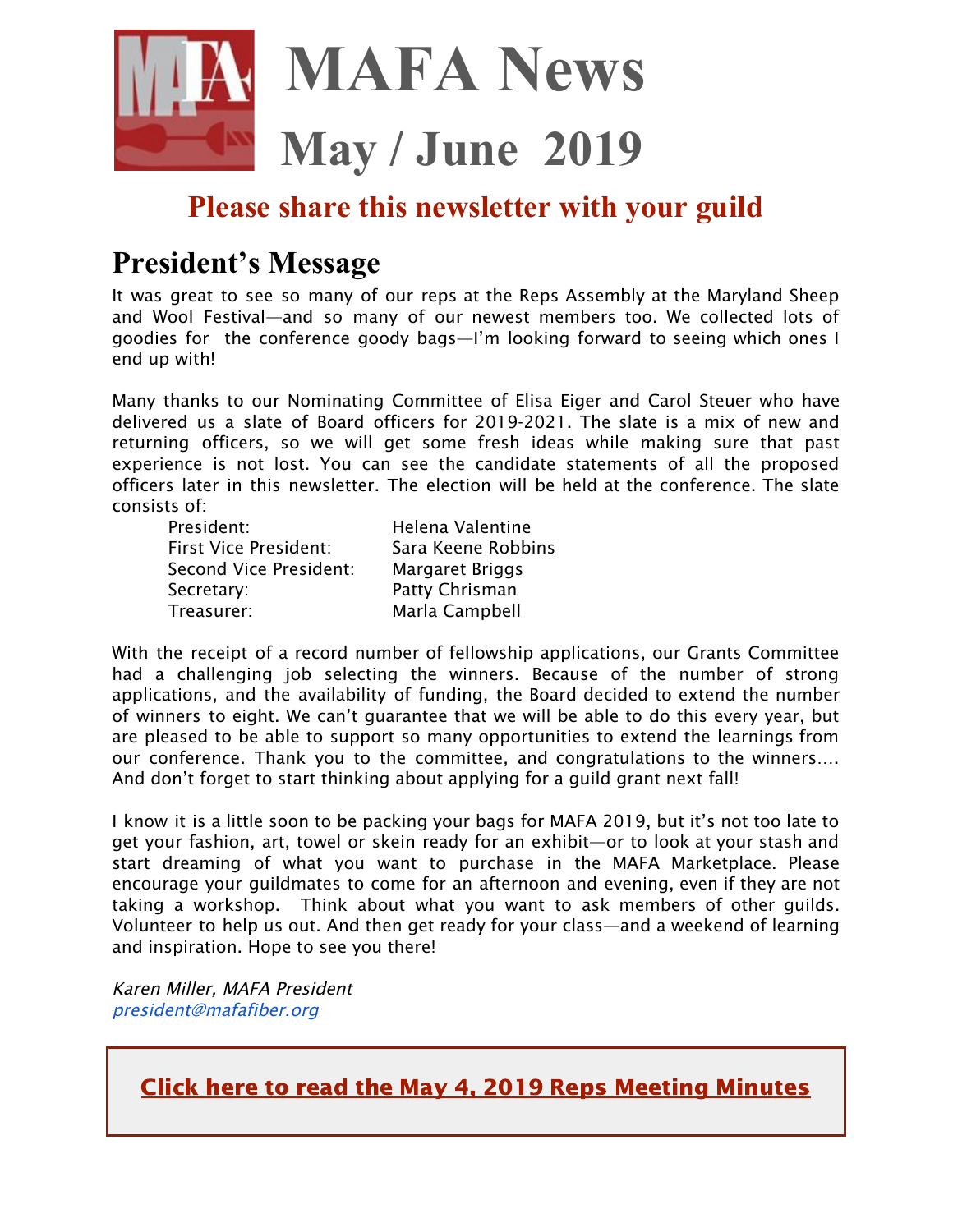# **Contents in This Issue**

- Important Dates
- Conference 2019 Updates
- Announcing 2019 Conference Fellows
- Grants Committee News
- Candidate Statements for Board Elections
- Upcoming Guild Events
- Textile Events in our Region
- Fiber Tools & Equipment For Sale

## **Important Dates**

- May 19 Deadline to enter Fashion Show and Artist Exhibit
- May 31, 2019 Deadline to register for the conference
- June 1, 2019 Deadline to sign up for Spinning Games
- June 22 Deadline to enter Towel Exchange and Skein Exhibit
- June 27-30, 2019 MAFA 2019 conference

# **CONFERENCE 2019: June 27 - 30, 2019**

## **Millersville University, Millersville, PA**

**[mafafiber.org/conferences/mafa2019/](https://mafafiber.org/conferences/mafa2019/)**

## United in Fiber conference is just around the corner!

With the conference just around the corner, it's now time to make sure that you're prepared by double-checking what you're required to bring for your class. In the next few weeks, instructors will reach out to let you know what to bring and to give you information on how to reach them with questions.

For those of you who would love to help us out, we will have plenty of volunteer opportunities that don't require a lot of time and won't interfere with your conference experience.

If you haven't already done so, check out all that we plan to offer this year with fabulous vendors, activities, and an inspiring and local keynote speaker. The Millersville/Lancaster area is an area filled with local charms. This is one conference that you won't want to miss! So even if you aren't planning to take a class, you can still come up for the day and take part in many of the activities and shopping experiences. Remember, we have housing available for day-trippers, just click on the Register button on this page: [mafafiber.org/conferences/mafa2019/registration/.](https://mafafiber.org/conferences/mafa2019/registration/)

Find full details about the Conference at [mafafiber.org/conferences/mafa2019/.](https://mafafiber.org/conferences/mafa2019/)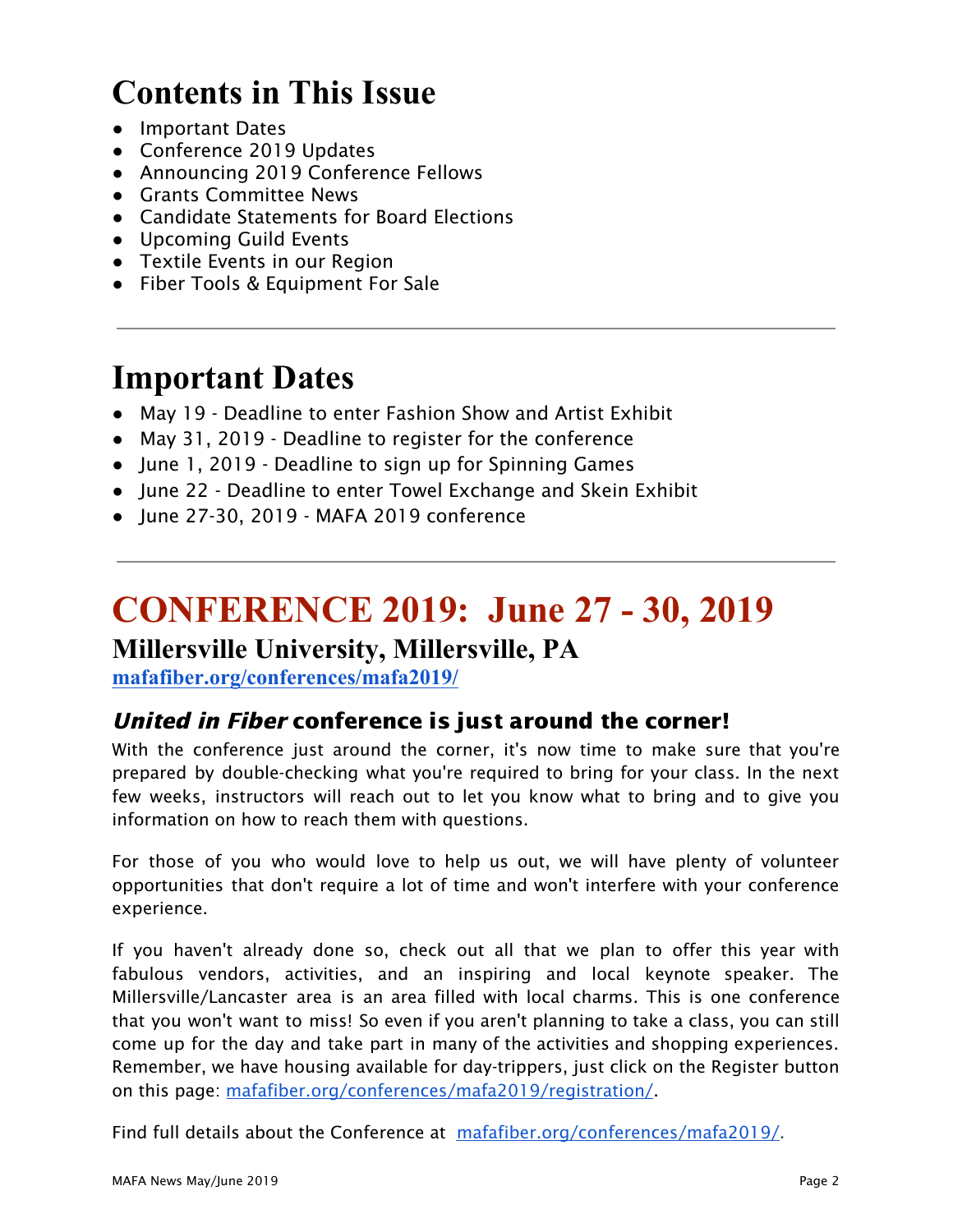Special Requests for MAFA 2019: All attendees can expect to receive a request to complete a simple survey via email. This survey aims to identify and match attendees requiring special accommodations, as well as a Sunday lunch option. Questions address:

- Elevator access to the 2nd floor dining hall
- Handicapped parking needs near workshop locations
- Dorm bed height
- Scooter rental—we are working through the university at this time
- Sunday grab-and-go bag lunch for those who want to get on the road immediately after the morning workshop.

Please respond by May 31, 2019. (We cannot guarantee fulfillment for requests received after this date.)

### Volunteers needed!

To make the conference a success, we depend on volunteers to help with setup, check-in, helping instructors get moved in and set up, helping conference attendees unload, monitoring the exhibits, and more. Find volunteer sign ups here: [www.signupgenius.com/tabs/53175D701A1CDE4C42-mafavolunteers](http://www.signupgenius.com/tabs/53175D701A1CDE4C42-mafavolunteers).

## **Volunteer at the 2019 MAFA Conference**

Email Volunteer Coordinator Margaret Briggs at [volunteer.coordinator@mafafiber.org.](mailto:volunteer.coordinator@mafafiber.org) Or find out more about ways to help at the conference here: [mafafiber.org/conferences/2019-conference/get-involved/](https://mafafiber.org/conferences/2019-conference/get-involved/)

## Registration

Are you registered for the conference and need to make a change? To update your registration, click on the link in your confirmation email or go to: [www.regonline.com/registration/login.aspx?eventID=2550039](https://www.regonline.com/registration/login.aspx?eventID=2550039).

Once you sign in, click on the Make Changes link (see red box below).

| the contract of the contract of the contract of the contract of the contract of the contract of the contract of the contract of the contract of the contract of the contract of the contract of the contract of the contract o |                                 |
|--------------------------------------------------------------------------------------------------------------------------------------------------------------------------------------------------------------------------------|---------------------------------|
| MARA 2019 Contenence                                                                                                                                                                                                           | <b>Actions</b>                  |
| WORKSHOP ATTENDEE                                                                                                                                                                                                              |                                 |
|                                                                                                                                                                                                                                | the first property and the con- |
|                                                                                                                                                                                                                                |                                 |

From there, follow the navigation to the appropriate page to make your changes.

PROFILE WORKSHOP & LODGING ADDITIONAL ITEMS **CHECKOUT** CONFIRMATION

You MUST click the Finish button on the Checkout page to save your changes. If you have any questions, please contact [registrar@mafafiber.org.](mailto:registrar@mafafiber.org)

Registration will remain open through May 31, 2019 for day-trippers, non-participant attendees, and sock machine classes. Find complete details at: [mafafiber.org/conferences/mafa2019/registration/](https://mafafiber.org/conferences/mafa2019/registration/).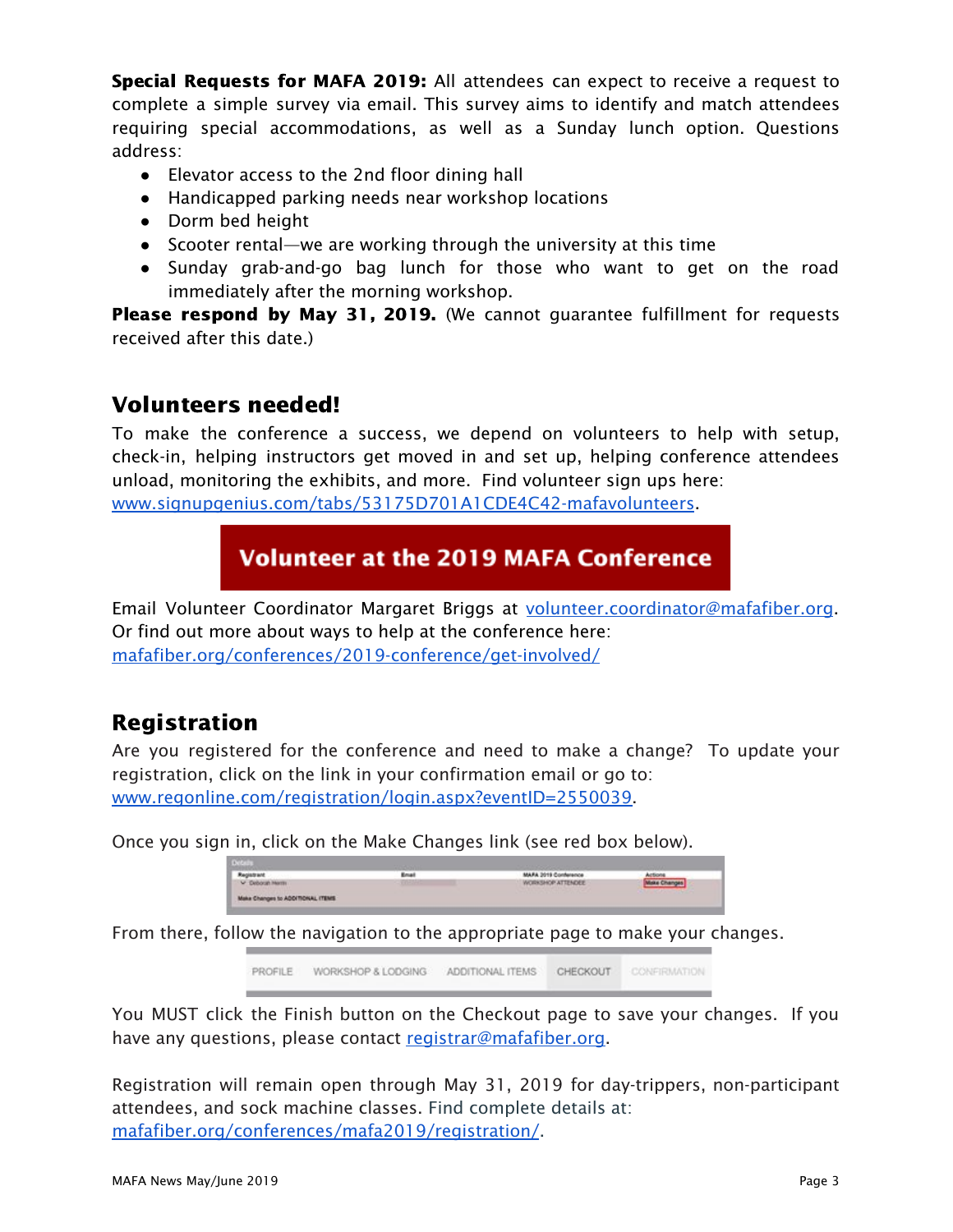## Workshops

#### Registration for workshops is now closed as we are FULL, and we are looking forward to another great Conference!

Workshop attendees should hear from their instructors soon with class prep instructions and any other info. However, students are reminded to check their class information on the MAFA website for additional information on class supplies they need to bring. Visit the [Workshops](https://mafafiber.org/conference_year/2019/) page, and click the Learn More button on your class.

Questions about workshops? Please email Education Chair Chris Field-Funk at [education@mafafiber.org.](mailto:education@mafafiber.org)

### Marketplace Vendors

Visit the Marketplace page to see our great lineup of vendors who will be offering yarns, fiber, tools, books, and equipment, including many workshop-related items: [mafafiber.org/conferences/2019-conference/marketplace/](https://mafafiber.org/conferences/2019-conference/marketplace/).

Be sure to visit the vendors during Friday night's Shop 'til You Drop. We will also have book signings by our instructor authors on Friday 7 - 8 p.m.

## Circular Sock Knitting Machine Mini-workshops

There are still several spots open for day-trippers visiting the Marketplace on Saturday afternoon 2 - 4 p.m.

Milissa Ellison Dewey of Bobbin Boy, will offer Sock Machine Drivers' Ed for absolute beginners. Participants will make a knitted sampler and learn about the origins and history of the circular sock knitting machines. Class fee includes equipment and materials. Find the complete class description and a link to register here: [mafafiber.org/sock-knitting-machine-mini-workshops/](https://mafafiber.org/sock-knitting-machine-mini-workshops/).



## Spotlight on Fashion - Exhibit & Show

The deadline to enter has been extended to midnight May 19, 2019. We have received some very exciting submissions; it's going to be a wonderful Fashion Exhibit! We have extended the deadline to give more of you an opportunity to share your creativity and expertise by submitting a garment and/or accessory. Conference participants, don't hesitate to contact the committee at [fashion.show@mafafiber.org](mailto:fashion.show@mafafiber.org) if you have any questions regarding your submission. As a reminder, all submissions will be included in the Exhibit. A few of them will be selected for inclusion in the Fashion Show.

More information and a link to the Entry Form can be found here: [mafafiber.org/conferences/mafa2019/schedule-events/fashion-exhibit/](https://mafafiber.org/conferences/mafa2019/schedule-events/fashion-exhibit/).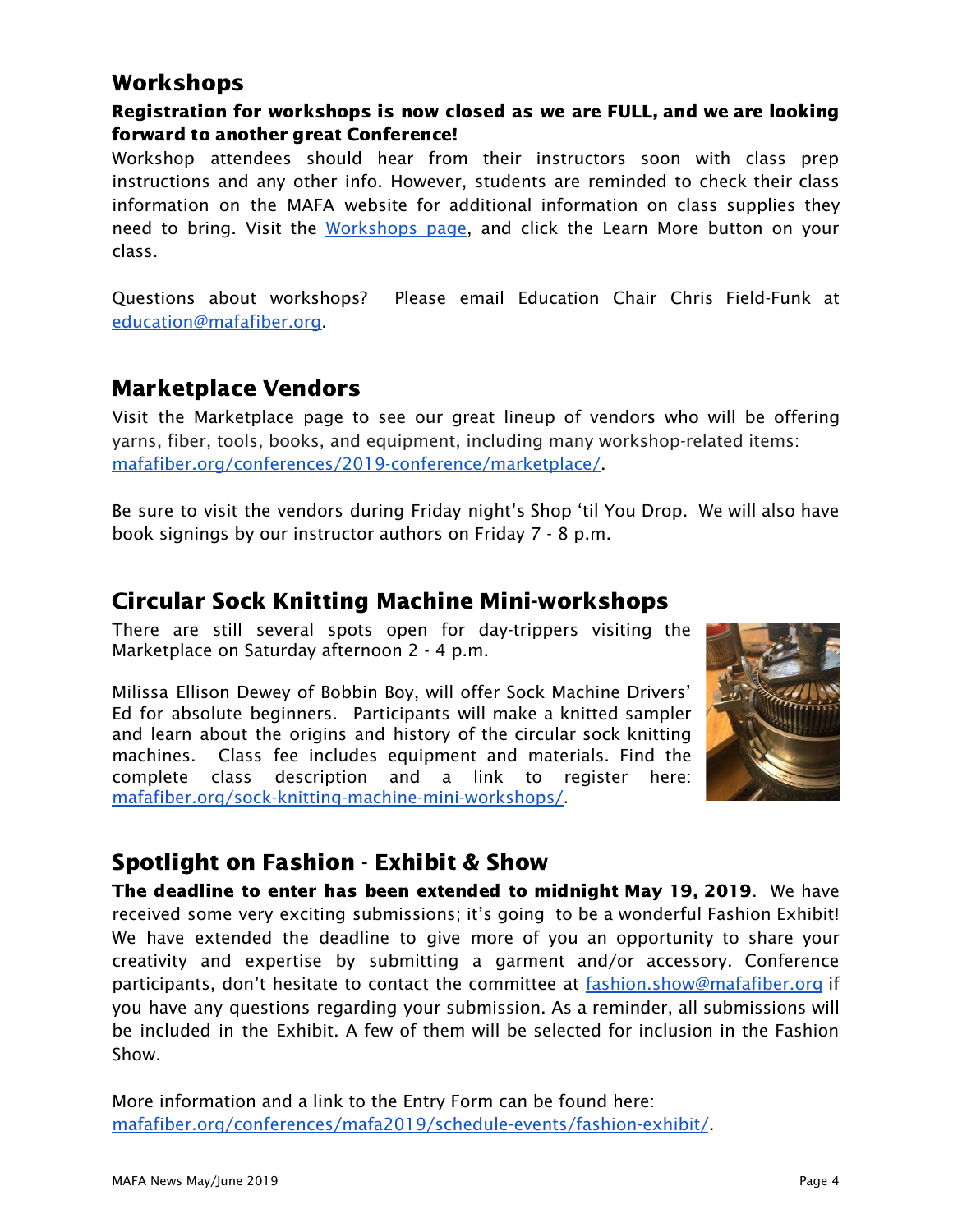## Fiber Artist Exhibit - Threads of Communication

Amazing submissions are coming in for our first Fiber Art Exhibition! We extended the deadline for entries to midnight May 19, 2019 to allow for more submissions! Please contact the Fiber Arts Exhibit Coordinator, Wendy Roberts with any questions at [arts.exhibit@mafafiber.org](mailto:arts.exhibit@mafafiber.org).

Find entry details and guidelines on the website here: [mafafiber.org/conferences/2019-conference/schedule-events/artist-exhibit-threads-of](https://mafafiber.org/conferences/2019-conference/schedule-events/artist-exhibit-threads-of-communication/)[communication/.](https://mafafiber.org/conferences/2019-conference/schedule-events/artist-exhibit-threads-of-communication/)

## Kitchen Towel Exchange

MAFA attendees, including instructors, are invited to participate in a kitchen towel exchange. All levels of weavers are welcome! Every participant will contribute one towel and receive one towel. Not a lot of weaving (read that as "low stress") but also an opportunity to see what other towel weavers are creating and be a part of a large exchange—easier than a snail-mail based weaving exchange! Be sure to **submit your** project sheet on the [website](https://mafafiber.org/conferences/2019-conference/schedule-events/kitchen-towel-exchange/) by June 22, then towels will be collected during registration and put on display for all conference attendees to enjoy. Questions? Email Towel Exchange Coordinator Aileen Campbell at [towel.exchange@mafafiber.org](mailto:towel.exchange@mafafiber.org).

Find guidelines and the exchange entry form here:

[mafafiber.org/conferences/2019-conference/schedule-events/kitchen-towel-exchange/](https://mafafiber.org/conferences/2019-conference/schedule-events/kitchen-towel-exchange/)

## Silly Spinning Games & Skein Competition

Not only will there be a return of our "Silly Spinning Games" at the 2019 MAFA Conference—but we've added a bona fide competition for handspun skeins, right down to the ribbons!

Visit the [Spinning](https://mafafiber.org/conferences/2019-conference/schedule-events/silly-spinning-games/) Games page where details will be posted soon about how to apply for the limited competition spots, how to prepare for the games including spinning with gloves (rubber AND cotton!), tinsel, partners, and other wacky challenges. Remember to submit your request to participate in the games by June 1, 2019.

Visit the Skein [Competition](https://mafafiber.org/conferences/mafa2019/schedule-events/skein-competition/) page for guidelines and rules for entering your very finest handspun skeins. Then submit your entry form(s) on the [website](https://mafafiber.org/conferences/mafa2019/schedule-events/silly-spinning-games/) by June 22, 2019. Skeins will be collected during registration and displayed throughout the conference.

If you need more info, please email Spinning Coordinator Marcia Weinert at [spinning.events@mafafiber.org](mailto:spinning.events@mafafiber.org). Find more details on the MAFA website at: Skein Competition: [mafafiber.org/conferences/mafa2019/schedule-events/skein-competition/.](https://mafafiber.org/conferences/mafa2019/schedule-events/skein-competition/) Spinning Games: [mafafiber.org/conferences/mafa2019/schedule-events/silly-spinning-games/](https://mafafiber.org/conferences/mafa2019/schedule-events/silly-spinning-games/).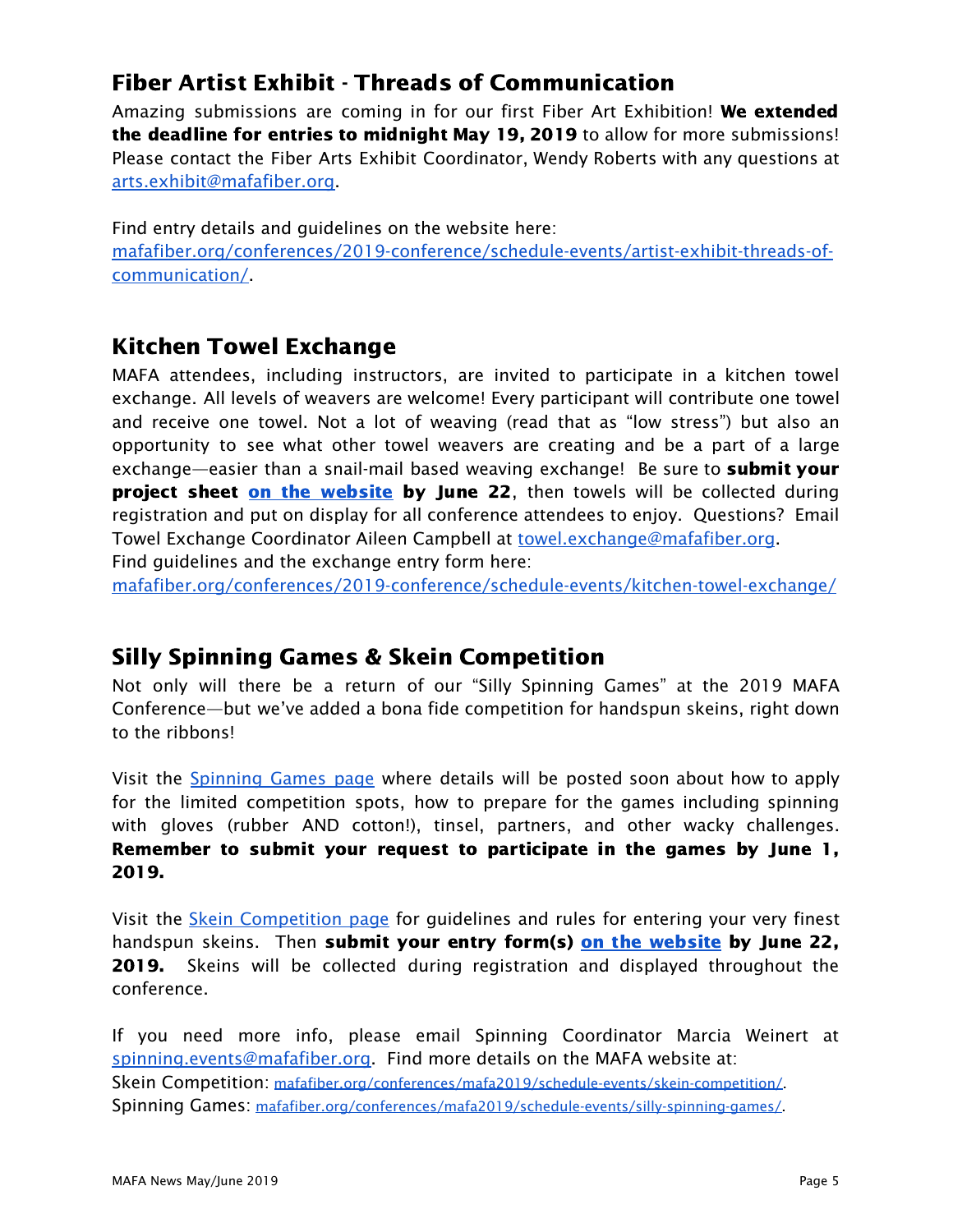## Conference Goody Bag Items

If you didn't drop your guild's goody bag items off at Maryland Sheep and Wool, please send your items to arrive by June 1st. Include contact info (email and/or physical) address), and Ann will send an acknowledgement when she receives your items. If you have any questions, please email Ann at [goodybags@mafafiber.org](mailto:goodybags@mafafiber.org).

Send your items to:

Lancaster Spinners & Weavers ℅ Ann Wysock 901 Mt Pleasant Road Pottstown, PA 19465

## Door prizes

We're gathering fantastic donations for door prizes to be given away during Shop 'Til You Drop on Friday evening in the Marketplace, and every attendee is eligible to win! Do you know a local yarn shop, hand-dyer, weaving supplier, or creative arts school who would love the publicity and might be interested in donating a prize of any size? We're also looking for recently published books on the fiber arts.

Every organization that donates will be listed in the online and printed directories and the donation is tax-deductible. We want to spread the word to fiber artists about the great businesses that create our materials!

Please contact Donations Coordinator Paige McAfee at [donations@mafafiber.org](mailto:donations@mafafiber.org) about donations, or with suggestions and we'll reach out.

# **2019 Conference Fellows Announced**

MAFA is pleased to announce the selection of 2019 Conference Fellows. The Fellows represent five states and three fiber disciplines—weaving, spinning and felting:

Mary Ann Buckley, Central VA FiberArts Guild (VA) Joanna Crosby, Weavers Guild of Greater Baltimore (MD) Natalie Drummond, Fredericksburg Weavers and Spinners Guild (VA) Chris Field-Funk, Handweavers of Bucks County (PA) Tina Mickley, Central PA Guild of Handweavers (PA) Gail Pietrzyk, Harmony Weavers Guild (DE) Adrianne Shtop, North Country Spinners (NJ) Marcia Weinart, Weavers Guild of Rochester (NY)

Fellowships are awarded only in conference years, with the number and amount of the awards set by the MAFA Board based on the availability of funds. This year each Fellow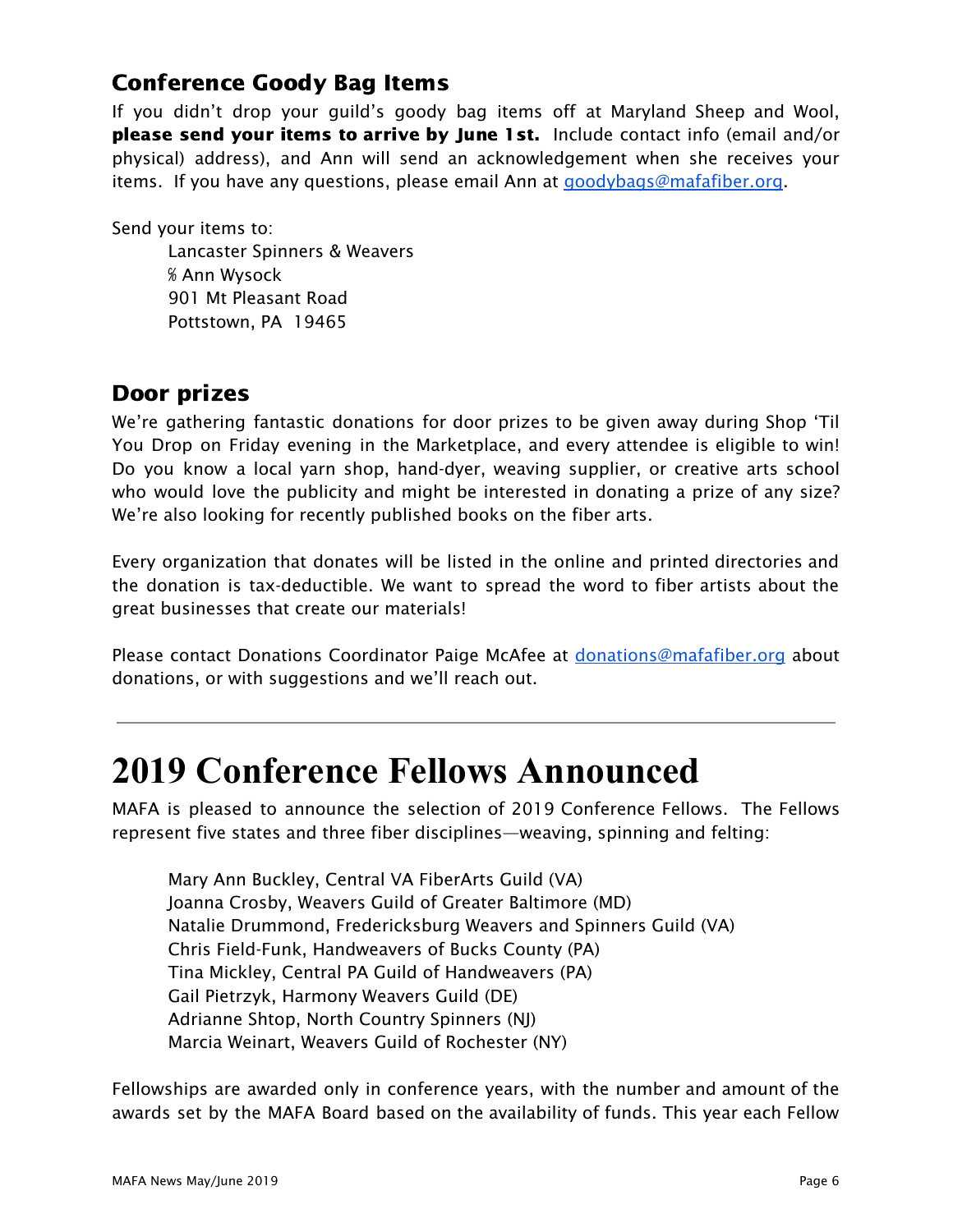will receive a \$300 award after completion of an educational or outreach project based on their 2019 conference workshop. You can read the prior year Fellowship reports and other information about the program on the MAFA [Fellowships](https://mafafiber.org/grants/fellowships/) page.

Congratulations to all the Conference Fellows!

# **Grants Committee News**

## Now is a great time to plan for a MAFA grant!

We know many guilds take a hiatus during the summer. Please remind guild officers about next Fall's grants deadline now, before guild meetings and activities slow down.

MAFA awards grants to member guilds and fiber-related non-profits for projects that support MAFA's mission. Grant awards typically range from \$500 to \$1,500 and several awards may be made each year. MAFA will accept applications for 2020 MAFA Grant awards beginning September 1, 2019. The Deadline for applications is November 1st. Guidelines and application details are available on the MAFA [Grants](https://mafafiber.org/grants/guild-grants/) [page.](https://mafafiber.org/grants/guild-grants/) Send any questions to [grants@mafafiber.org](mailto:grants@mafafiber.org)

Interested in learning about grants while attending the conference? Place and time are still being finalized, but let us know at [grants@mafafiber.org](mailto:grants@mafafiber.org) if you'd like details.

#### Volunteer for the Grants Committee

Do you know someone who is interested in joining the Grants Committee? Invite them to volunteer for a two-year term starting in 2020. We are seeking a variety of viewpoints from throughout the MAFA region.

The Committee consists of a Chair and 6 to 8 volunteers serving staggered two-year terms. We review grant and fellowship applications and recommend awards to the MAFA Board. We also review and approve the recipients' final reports.

All regular members of MAFA Guilds and MAFA Associate Members are eligible\*. Work is done by email and conference call, so reliable internet access is required. Ability to attend the conference is helpful, but not required. Volunteers from West Virginia and North Carolina would be especially welcome.

\*Committee members are not eligible to receive fellowships during their term and do not participate in evaluating grant applications from their guild.

For more details, or to express interest, please contact [grants@mafafiber.org](mailto:grants@mafafiber.org) by August 1st. Include what guild(s) you belong to, and any relevant experience.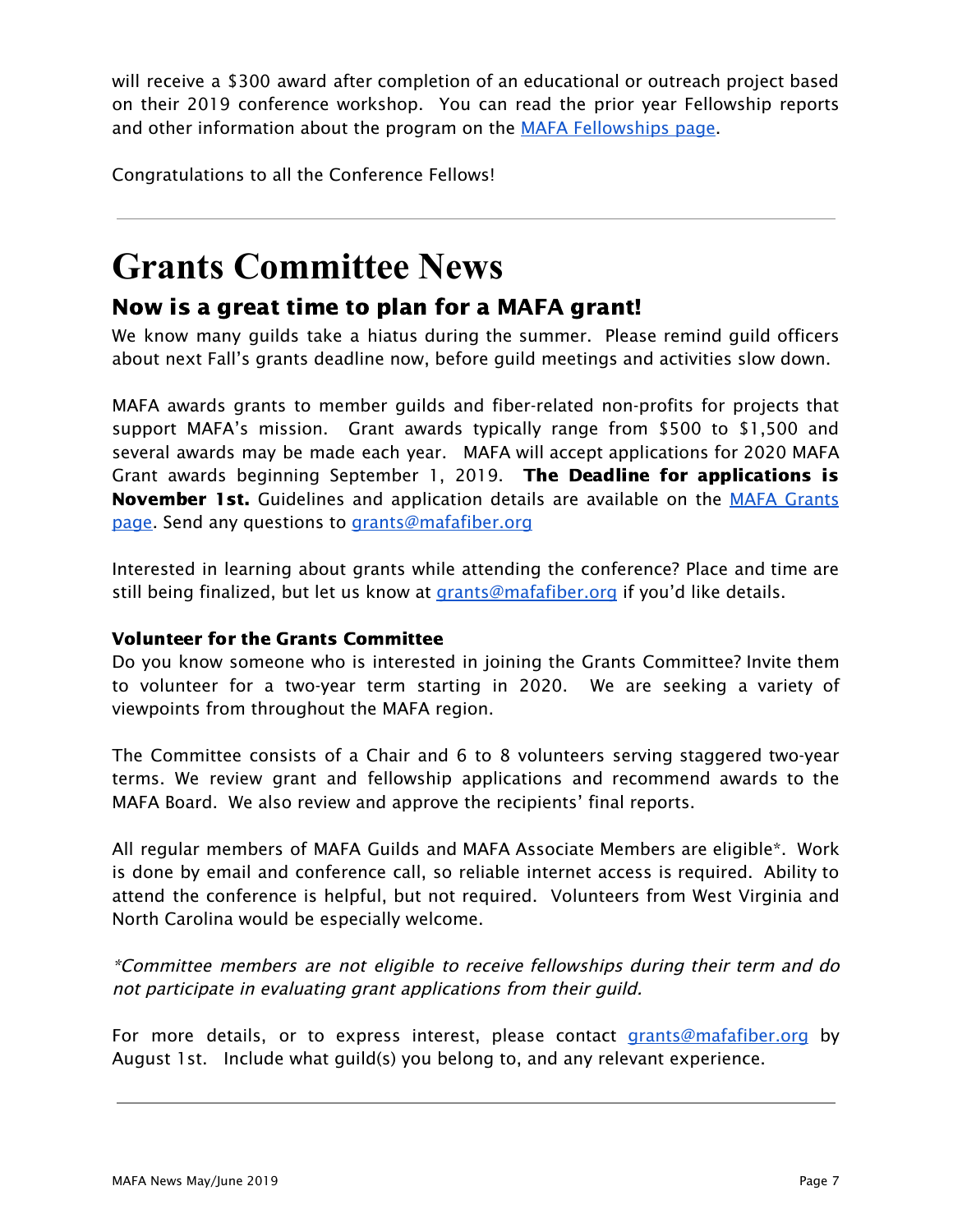# **Candidate Statements for Board Elections**

## President - Helena Valentine

The first seed was planted when Helena saw looms in the basement of a playmate's home. Twenty years later she made a back strap loom in a YWCA class. While working in Philadelphia she heard about the guild and her learning took off. She attended her first MAFA conference in 1987 and still looks forward to the opportunity to learn, laugh and grow with fellow fiberholics.

Helena's mom taught her to knit as a child. She has added weaving, spinning, dyeing and machine knitting to her list of excuses for acquiring fiber. While living back in New York City, she studied draping and pattern making at FIT. Her current focus is designing handwoven garments with knitted accents.

Helena was a reading specialist and principal in Philadelphia for 30 years. She hopes her skills in teaching, professional development and collaborative leadership will be assets to MAFA. She will work to expand the connections between MAFA and its member guilds.

Helena lives in New Jersey. She is the proud mother of one son and grandmother to two wonderful children. She loves travel, learning and meeting new people. She is a member of the South Jersey Guild of Spinners and Handweavers and the Philadelphia Guild of Handweavers.

## Vice President/Communications - Sara Keene Robbins

Sara grew up in the Midwest and wishes she had learned how to knit, quilt and crochet from her grandmother and godmother. But proving that it's never too late to learn something, she took up basket weaving in the 1980's and apprenticed with a well-known local weaver. She went from weaving traditional baskets to designing and weaving art baskets. Her favorite basket is one that is organic, incorporates natural elements and follows the lines in nature.

One person saw the organic nature of her baskets and suggested she might like Saori weaving, a more free-form style that does not follow a specified pattern. Sara joined Ready to Hand, a Saori studio in Philadelphia, studied the technique and was completely entranced.

When Sara joined the Philadelphia Guild of Handweavers (PGHW), many more opportunities for learning fiber arts opened up. She is now a felter, spinner and quilter (Grandma would be proud!). Sara has served on the Board of Directors for PGHW for four years, as newsletter editor, and is currently the Outreach Coordinator and Education Co-Chair. Sara and her husband play old time music, love cats, and volunteer for a local cat rescue. They now have six cats, three of which are "failed fosters." Life is good.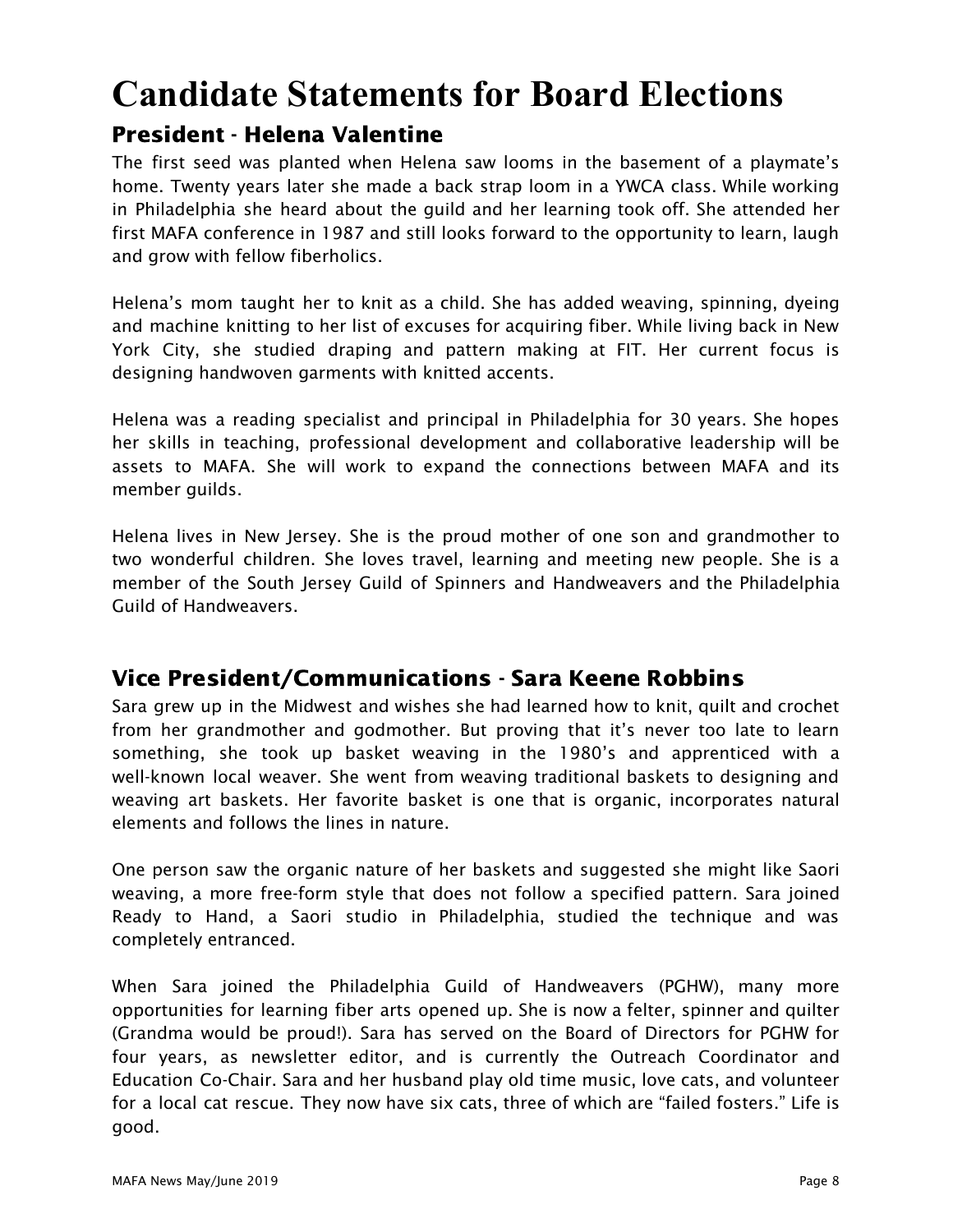## Vice President/Conference - Margaret Briggs

Like many of you, Margaret enjoys a wide variety of fiber art and craft activities – knitting, spinning, weaving, beading/jewelry, and now circular sock machine and flat bed knitting – and has the stashes to prove it! Margaret lives in Charlottesville, Virginia with her husband and fiber-friendly kitties. After a career in architecture and construction management, she has for the past 19 years worked with her husband performing business valuations for employee-owned companies.

Fortunately the family business has a flexible schedule, as she loves to travel to workshops and conferences, particularly to the John C. Campbell Folk School in North Carolina for weaving workshops. Margaret shares her love of fiber arts and uses her project manager skills volunteering with various fiber arts groups: she is president and co-founder of the Central Virginia Fiberarts Guild, created by merging three previous guilds into one new dynamic guild; is on the board, maintains the website, and coordinates vendors and crafts demo volunteers for the Fall Fiber Festival of Virginia held in Montpelier Station, Virginia each October; and through August 2019 is a member-at-large on the board and maintains the website of the Circular Sock Knitting Machine Society.

Since Fall 2017, Margaret has served MAFA as Membership Chair, produces the newsletter, and has helped the team with the transition to our new website and online membership forms. She is currently also Volunteer Coordinator and learning the conference ropes on the 2019 MAFA Conference committee.

### Secretary - Patty Chrisman

It all began with the discovery of a little spinning wheel in her grandmother's attic when she was a young girl, and a brief episode at a loom during Camp Fire Girl Camp in the 1970s. The spinning wheel is now in her possession. The location of the bookmark, woven in a small overshot pattern, is a mystery—it was pink and purple.

Patty's educational background includes a BFA and an MS in Historic Preservation. She left her home state of Oregon as a newlywed and spent several years in Washington, D.C. This was followed by a brief stop in Indiana and a couple years in Brooklyn, N.Y. and finally the charming town of Maplewood, N.J. where she and her husband raised their two sons—now both in their 20s.

Although she learned to spin in her 20s, Patty really began her focus on spinning and the fiber world when her kids were in grade school. Following her recent retirement she was able to fulfill a long time goal of learning to weave. Patty maintains an active interest in all things historic—from buildings to textiles, and is involved with her local historic house museum, where she has been known to demonstrate spinning on her Great Wheel,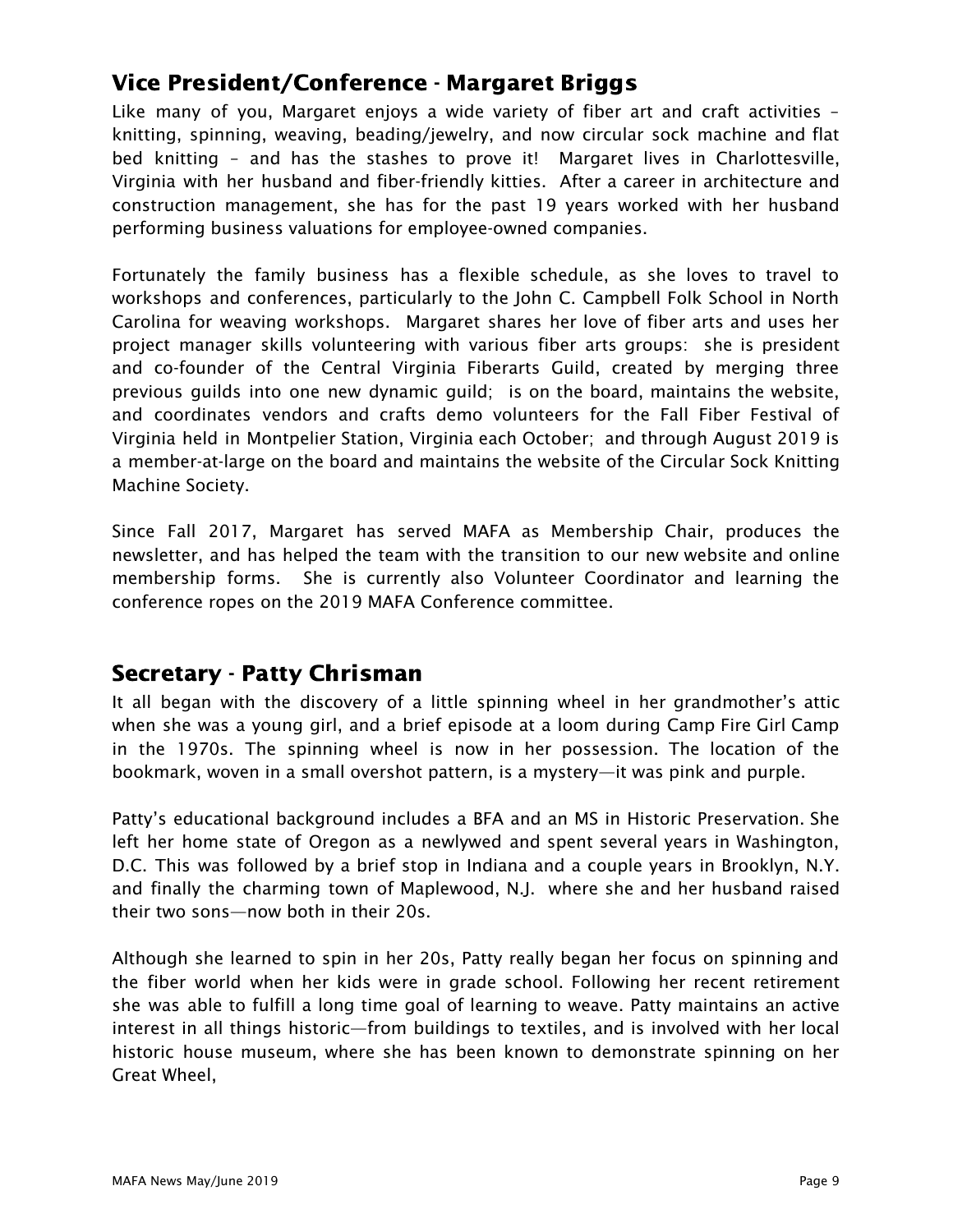Patty believes in the benefits of belonging to a guild (or several) and she is a member of Frances Irwin Handweavers, North Country Spinners, and the Essex County Hand Spinners guilds. She attended her first MAFA Conference in 2017 as a Rep for North Country Spinners, and was so impressed with the organization and the many ways it supports its members, through grants and scholarships, and its efforts in connecting guilds within the larger region.

### Treasurer - Marla Campbell

Marla fell in love with crafting as a child but did not begin her serious fiber exploits until 2005, when she first discovered spinning. Her first wheel was a sweet, folding DT Lendrum and her little stable of wheels grew to six with the addition of her dream wheel – the Lendrum Saxony. She particularly loves spinning Cormo (or any soft and fluffy fiber) and cotton and her yarn makes its way to friends, family, weaving, and even some sales. Weaving came along soon after with a rigid heddle loom, then a triangle loom, and finally, an 8-harness floor loom.

She enjoyed membership in The Foothills Spinners and Weavers Guild, where she was treasurer for six years, and is the current treasurer for the Central Virginia Fiberarts Guild (formerly the Albemarle Weaver's Guild and the Whirling Whorls spinning group) and MAFA. Throughout her guild years, having the opportunity to participate in demonstrations at fiber festivals, arts and craft days, and school events has shown her that sharing what she knows about the world of fiber is incredibly rewarding, especially when children are involved—they are enthralled with the process and so very enthusiastic about giving it a go!

Her professional work background includes being a CSR, a buyer and merchandiser for 14 years, and a data analyst and geographic information system mapping analyst for another 12 years.

MAFA's mission of promoting fiber arts education is important to Marla and she chooses to support that mission by volunteering in this capacity. Since becoming MAFA treasurer in February 2016, Marla took on the task of converting the books from manual entries to using Quicken for more efficient electronic tracking, to include all historical information as far back as the year 2000. In 2018 she switched MAFA financial records to QuickBooks in order to provide enhanced information and tracking in anticipation of required audits, donations tracking, and other reporting features. She also moved all manual financial paperwork that MAFA is required to maintain to electronic files and assisted with developing and implementing a document retention program. Currently she is developing a written standard operating manual and schedule as a framework for future MAFA treasurers.

Marla is a founding member of Central Virginia Fiberarts Guild (VA).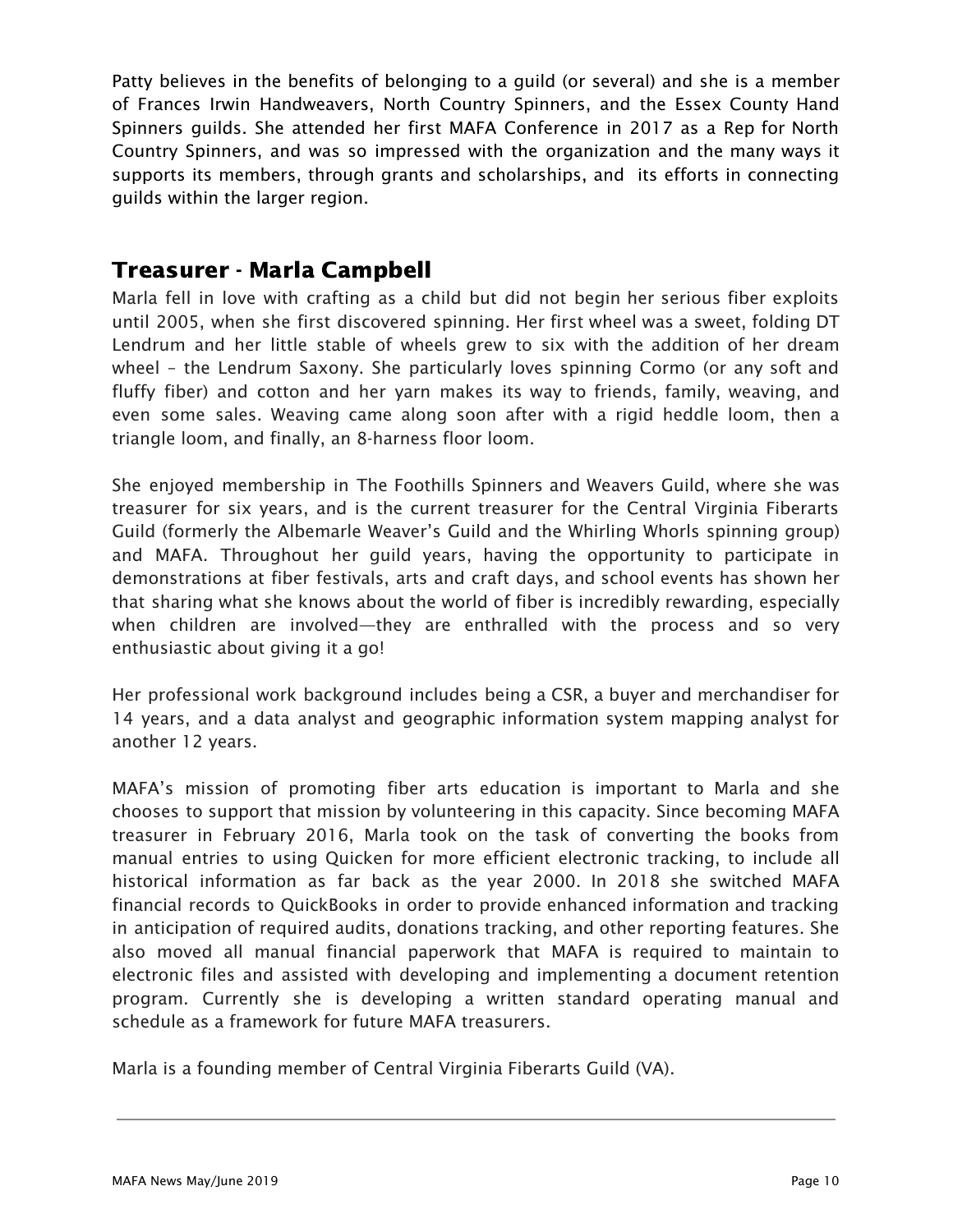# **Upcoming Guild Events**

Let us help you publicize your quild exhibits, workshops, outreach events and sales! Visit the new and improved **Guild Events** listing on the website here: [mafafiber.org/events/](https://mafafiber.org/events/). Submit info on events, workshops, programs and sales for the website and newsletter by submitting the online form here: [mafafiber.org/guilds-page/guild-event-update/](https://mafafiber.org/guilds-page/guild-event-update/). You may also email newsletter items to [membership@mafafiber.org](mailto:membership@mafafiber.org) before the 21st of even months for inclusion in the next MAFA News.

The **Weavers Guild of Greater Baltimore** (WGGB) is excited to announce their upcoming 70th anniversary show and sale. "A Celebration of Heirloom Quality" takes place from July 15th through August 31st, 2019, at the Baltimore County Arts Guild. Featuring outstanding work from the guild's current and past members, the show is both a celebration of the guild's growth and its deep history.

This Platinum Anniversary event includes an opening reception on July 11th, 6:30-8:00 p.m., with refreshments and demonstrations. The reception is open to the public. Members of the guild will also be competing for prizes in several categories, adding another exciting element to the event. Many items will be available for purchase as well. Come join us in our celebration of heirloom quality fiber arts, and perhaps take home an heirloom of your own! Find WGGB at [www.wggb.org/.](https://www.wggb.org/)

Central Pennsylvania Guild of Handweavers offers the Guild Advancement Program (GAP). Designed to encourage weavers of all levels of development to advance their knowledge and skills in the 5 level program. Find a program booklet at: [www.centralpaweavers.com/gap-program.html](http://www.centralpaweavers.com/gap-program.html)

**Fiber Guild of the Blue Ridge** has an active outreach program at schools, events, and festivals. [www.fiberguildbr.org/fairs-and-festival-demonstrations/](https://www.fiberguildbr.org/fairs-and-festival-demonstrations/)

## **Textile News in Our Region**

Blue Ridge Fiber Fest, June 7 – 8, 2019, Sparta, North Carolina A two day celebration of the fiber arts. Featuring fiber animals, 65+ vendors and workshops all set in the beautiful blue ridge! Info at [www.blueridgefiberfest.com/.](https://www.blueridgefiberfest.com/)

The **Hudson Valley Fiber Arts Network** is a listing directory, marketing & news resource to promote and celebrate the diversity & creativity of the fiber arts community of the greater Hudson Valley region - from New York City to the Canadian border, along the I-87 and Hudson River corridor and surrounding areas. Find their events listings, and info at [www.hudsonvalleyfiberartsnetwork.com/](http://www.hudsonvalleyfiberartsnetwork.com/)

Textile Travels in Guatemala, August 2019 Join organizer Mari Gray for an adventure in Guatemala, sharing creative ideas together with rural partner artisans for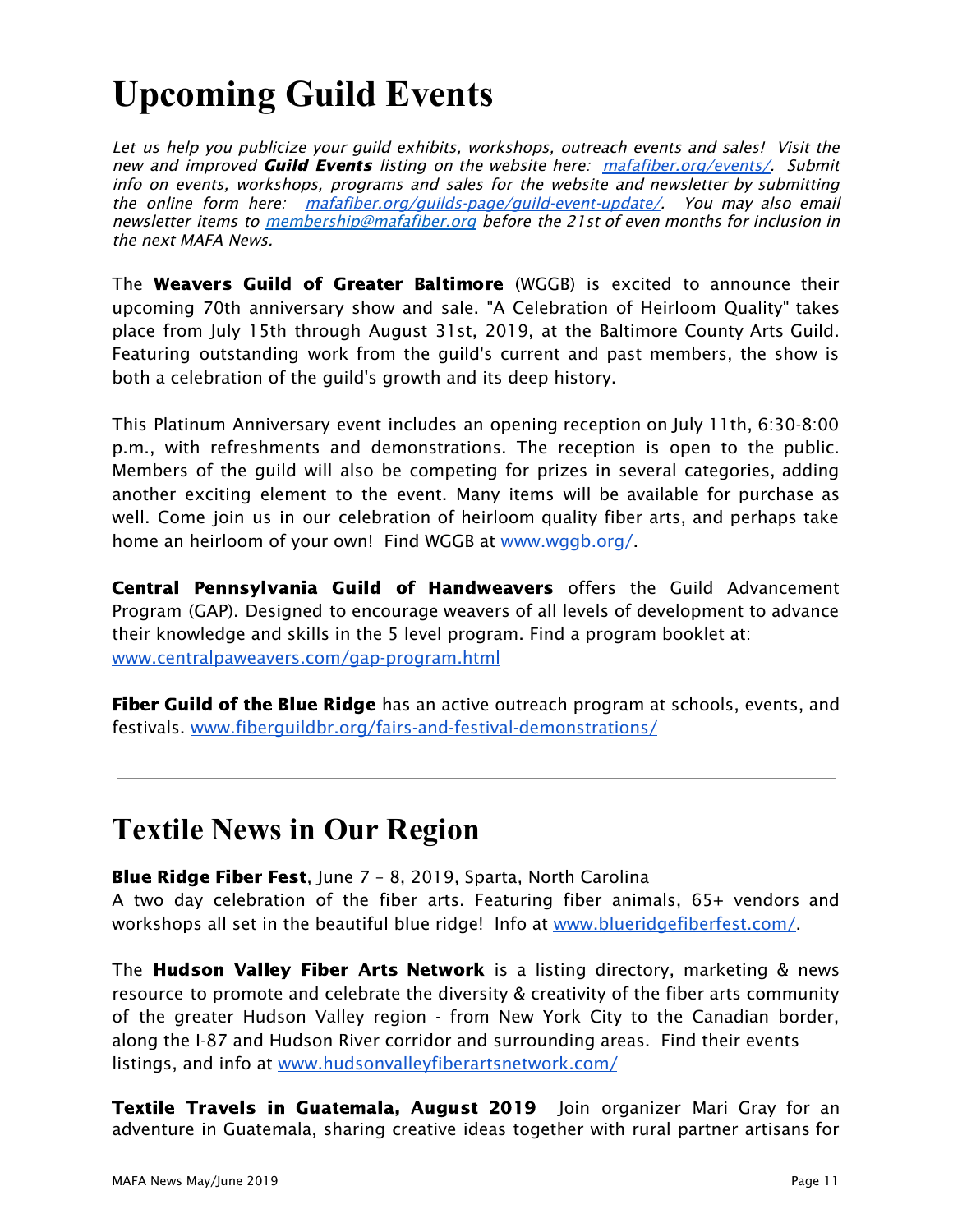a trip that is truly mutually-beneficial for international participants and local artisans alike. For more info visit the website at [kakawdesigns.com/pages/textile-travel-2019](https://kakawdesigns.com/pages/textile-travel-2019) or [download](https://mafafiber.org/wp-content/uploads/2019/03/Textile-Travels-Guatemala-2019-info.pdf) a flyer.

CNY Fiber Arts Festival proudly announces the first annual Viv Fulton Memorial Award for excellence in weaving. I imagine that many of you knew Viv, who was a much-loved and vital member of the CNY Fiber Arts family. In her honor, the organization behind the festival will be awarding a cash prize every year for the finest handwoven product submitted to our competition.

We have engaged the services of a well-respected weaving judge, Joyce Robards. She will be coming to the festival site in Bouckville on Friday, June 7th to assess the entries. The winning entry will be announced at the festival and the entries will be on display throughout the festival weekend (June 8th and 9th). A scribe will be on hand during the judging, so all entrants will received thoughtful feedback on their work.

The competition is open to teens and adults.

- Entries must be handwoven by the entrant and must contain at least 50% animal fiber.
- Individuals may submit multiple entries.
- There are no limitations on size of entries.
- There is no entry fee.
- Entries must either be mailed to: Denise Tarbox, 2511 Howard Hill Road, Newark Valley, NY 13811 by June 1st
- OR delivered to the festival site: 6893 U.S. Route 20, Bouckville, NY, on Friday, June 7th between 9 am and 10:00 am
- Entries may be picked up at the festival on Sunday, June 9th . Anyone unable to collect their entry should submit a mailing label with the entry.

An entry form will be appearing on *[cnyfiberarts.org](http://cnyfiberarts.org/index.php)* soon. Please direct any questions to Pamela Haendle [hermitpond@gmail.com](mailto:hermitpond@gmail.com) or Denise Tarbox [sdtarbox@frontier.com](mailto:sdtarbox@frontier.com). Now - let the weaving begin!

## Exhibits, Events & Online Fiber Arts

Sheila Hicks: Line by Line, Step by Step: Nineteen 'minimes' or small works of sixty years of her intimate practice.

Through June 8, 2019, New York, New York <http://www.demischdanant.com/exhibitions/sheila-hicks/about-the-exhibition>

### Eastern PA/Northern NJ/NYC - Autumn–Winter Exhibits

Narrative Threads: New Jersey Quilts & Textiles

Now through June 9, 2019, Museum of Early Trades and Crafts, Madison, New Jersey <http://www.metc.org/>

#### New Directions in Fiber Art

Through June 16, 2019, Montclair Art Museum, Montclair, New Jersey <https://montclairartmuseum.org/exhibition/new-directions-fiber-art>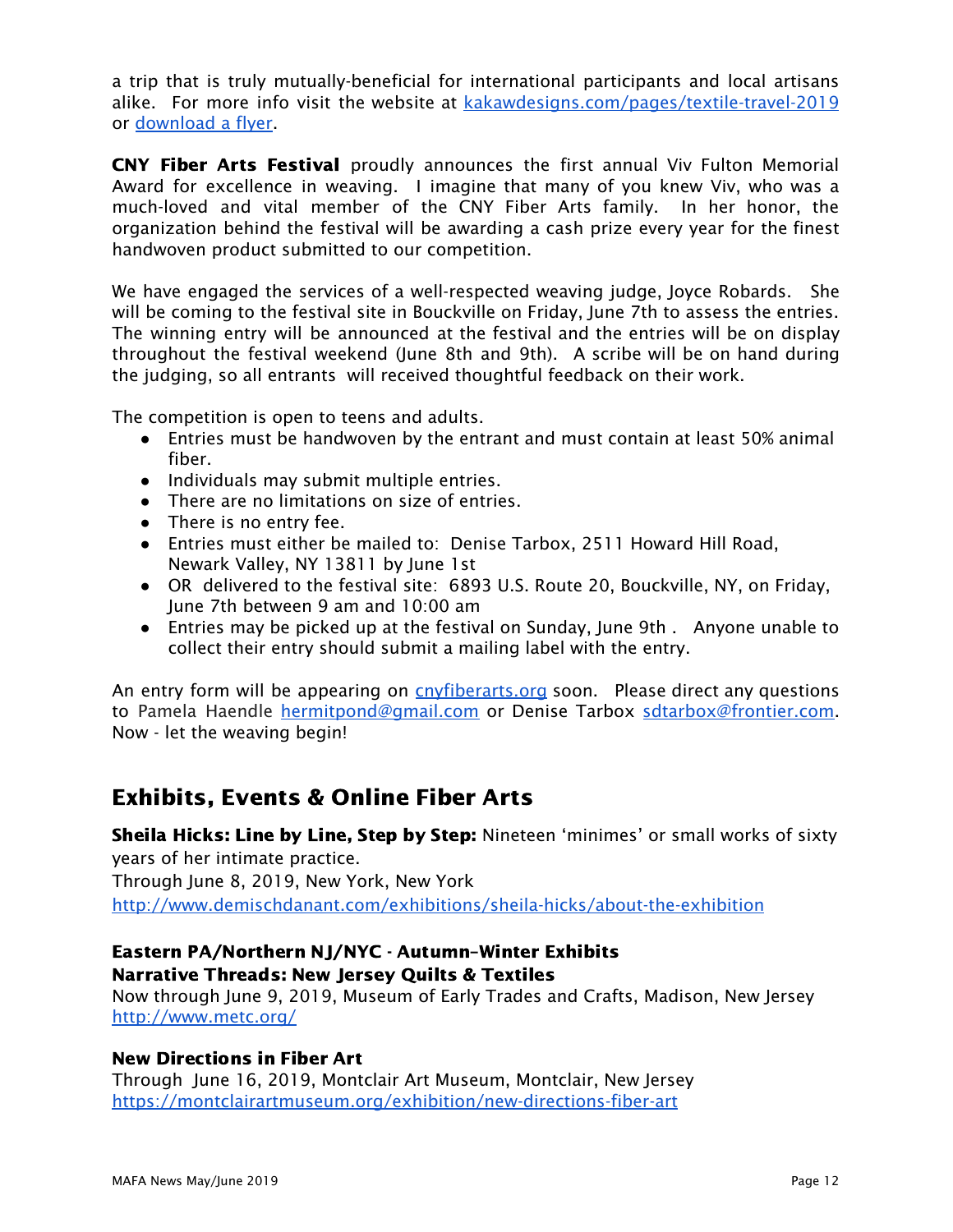Camp: Notes on Fashion. The Met Fifth Avenue: Costume Institute's spring 2019 exhibition of more than 250 objects from 17th century to present Through July 8, 2019. New York, New York [https://www.metmuseum.org/exhibitions/listings/2019/camp-notes-on-fashion?utm\\_s](https://www.metmuseum.org/exhibitions/listings/2019/camp-notes-on-fashion?utm_source=Exhibitions&utm_medium=email&utm_campaign=2019_0410_Met_Exhibitions) [ource=Exhibitions&utm\\_medium=email&utm\\_campaign=2019\\_0410\\_Met\\_Exhibitions](https://www.metmuseum.org/exhibitions/listings/2019/camp-notes-on-fashion?utm_source=Exhibitions&utm_medium=email&utm_campaign=2019_0410_Met_Exhibitions)

#### Weave a Real Peace Annual Meeting

June 20 - 23, 2019, Washington, DC <https://weavearealpeace.wildapricot.org/events>

N[e](https://www.fws.gov/refuge/edwin_b_forsythe/)w Jersey Guilds - if you are interested in helping the **Edwin B. [Forsythe](https://www.fws.gov/refuge/edwin_b_forsythe/) National** [Wildlife](https://www.fws.gov/refuge/edwin_b_forsythe/) Refuge plan arts and crafts events to commemorate their 80<sup>th</sup> anniversary, please contact Keena Graham at [keena\\_graham@fws.gov,](mailto:keena_graham@fws.gov) or (609) 382-7641.

Beads, They're Sewn So Tight, October 10, 2018 - May 26, 2019, Textile Museum Toronto, Ontario. Artists: Bev Koski, Katie Longboat, Jean Marshall, Olivia Whetung [www.textilemuseum.ca/exhibitions/current-exhibitions/beads,-they-re-sewn-so-tight](http://www.textilemuseum.ca/exhibitions/current-exhibitions/beads,-they-re-sewn-so-tight)

#### Esther and the Dream of One Loving Human Family

Through March 2024, American Visionary Art Museum, Baltimore, MD AVAM announces the return of its most beloved exhibited works in the national museum's 23-year history, the exquisitely tender testimonial embroideries created by Holocaust survivor, Esther Nisenthal Krinitz. The exhibition pays tribute to humanity's long history, past and current, of unjustly persecuted innocents and the dream of a world at peace. A preamble to Esther's fabric collages include South African Truth and Reconciliation embroidered testimonies, work gathered from Lily Yeh's partnership with Rwandan Tutsi genocide survivors, and more. <http://www.avam.org/>

## Ongoing Exhibits

**New York Members:** Find out about activities, festivals and guild meetings in the Hudson River Valley here: [www.hudsonvalleyfiberartsnetwork.com/](http://www.hudsonvalleyfiberartsnetwork.com/)

Potomac Fiber Arts Gallery, Alexandria, VA, [www.potomacfiberartsgallery.com/](http://www.potomacfiberartsgallery.com/) Exhibits all forms of fiber work, including weaving, knitting, crocheting, sewing, surface design, and more, in 11 juried shows each year.

Fabric Workshop and Museum, Philadelphia, PA, [fabricworkshopandmuseum.org/](http://fabricworkshopandmuseum.org/) The museum's purpose is to stimulate experimentation among leading contemporary artists and to share the process of creating works of art with the public. They have various exhibits and a permanent collection, as well as studio facilities, equipment, and expert technicians on-site.

Alling Coverlet Museum, in Palmyra NY, has a collection of simple 4H to jacquard coverlets[.historicpalmyrany.com/alling.htm](http://historicpalmyrany.com/alling.htm)